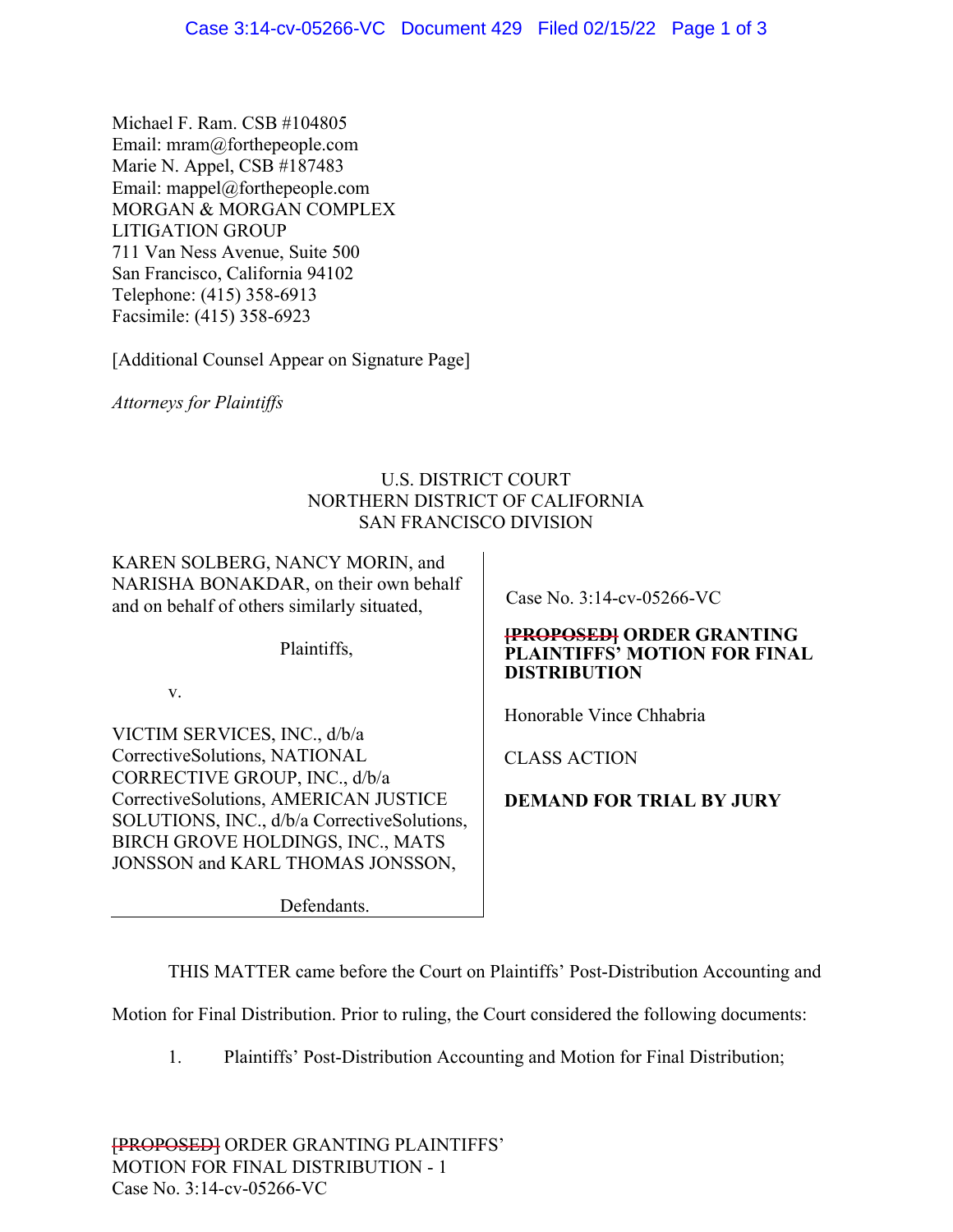#### Case 3:14-cv-05266-VC Document 429 Filed 02/15/22 Page 2 of 3

2. Declaration of Blythe H. Chandler in Support of Plaintiffs' Post-Distribution Accounting and Motion for Final Distribution; and

Declaration of Gretchen Eoff regarding distribution.  $\overline{3}$ .

Based on the foregoing, it is hereby ORDERED that Plaintiffs' Motion for Final Distribution is GRANTED.

The Court approves payment from the settlement fund the eight (8) class members who submitted late claim forms. JND Legal Administration shall make a second distribution to UCL Class members who cashed checks and whose pro rata second distribution share is at least \$10. Second distribution checks shall be valid for 60 days from issuance. Any funds remaining after the second distribution check cashing period shall be distributed in cy pres to the East Bay Community Law Center. Class Counsel shall file a final Post-Distribution Accounting within 21 days after completion of the cy pres distribution.

JND Legal Administration shall pay the remaining \$27,500 in attorneys' fees to Class Counsel within 5 days of the date of this order.

IT IS SO ORDERED.

DATED this 15th day of February

 $, 2022.$ 

**VINCE CHHABRIA** United States District Judge